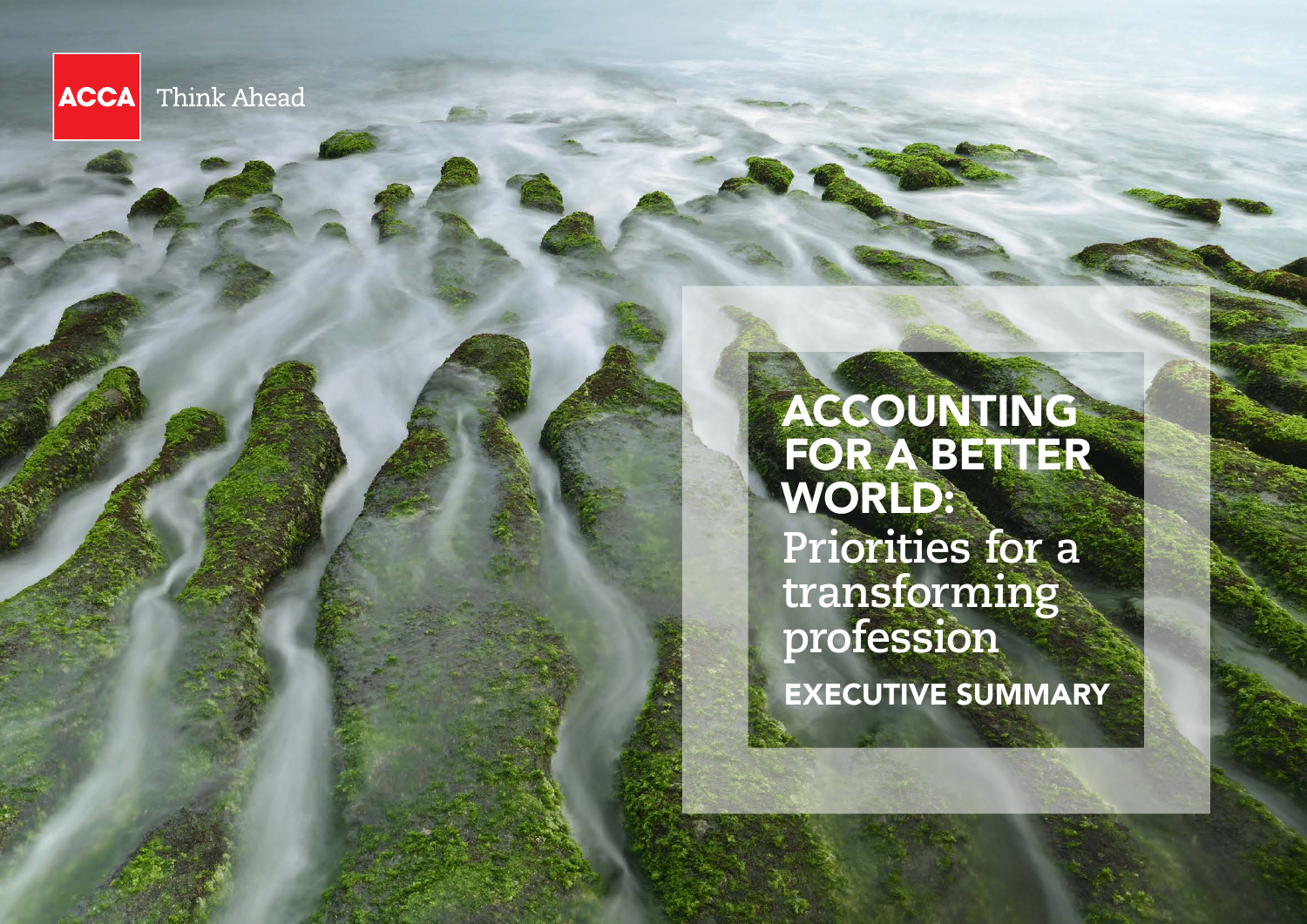# Why accountancy is important for the future

# **FIGURE 1: Seven core priorities**